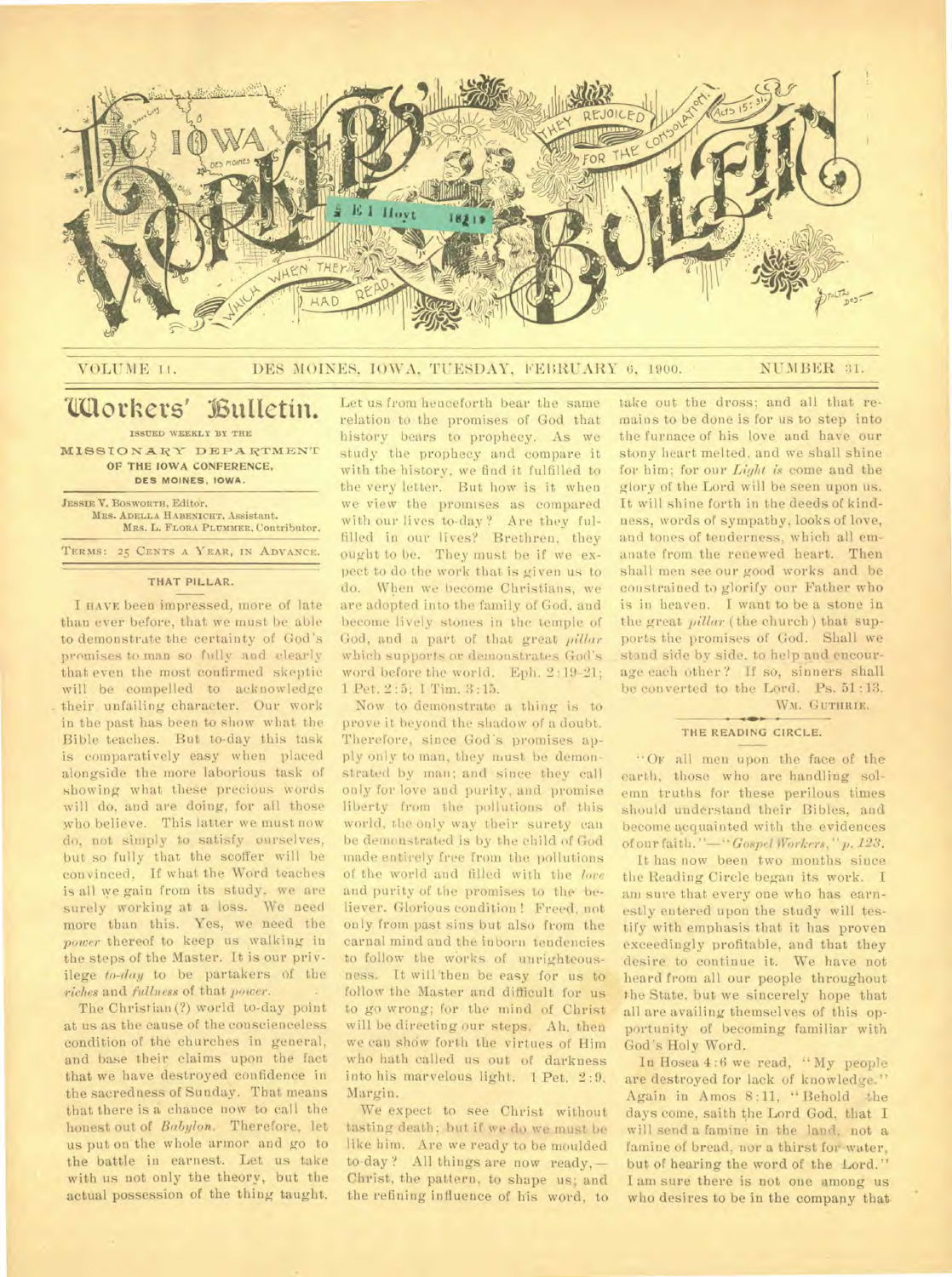*is* "destroyed for lack of knowledge," or to be found among those who are "wandering from sea to sea" seeking in vain for the word of the Lord but unable to find it.

I fully believe that the Lord instituted this plan for us, that we might become better informed on the principles of our faith *just* now, while we are permitted to have our Bibles and to study them in peace. In a short time earthly peace with us will have come to an end; our Bibles will have been taken from us, and we called to stand alone before councils, to give reasons for our faith. Then it is that the Holy Spirit will bring to our remembrance the precious words of God we have stored in our hearts at this time. In view of the solemn times that are just before us, should we not study to show ourselves approved of God, that we may "grow in grace and in the knowledge of our Lord and Saviour DELLA WALLACE.

# **F1E140 REPORTS.**

#### • DARBYVILLE.

AFTER an absence of almost a year, it was my privilege to meet with the company of Sabbath-keepers at Darbyville. I was glad to be with these dear people again, and to find them rejoicing in the truth and all working in harmony for the Master. As I entered the place of worship I thought of the words recorded in Psalms 133: " Behold, how good and how pleasant it is for brethren to dwell together in unity!" The Spirit of God was present in the meetings in a remarkable degree, and one person, for whom we had hoped and prayed, took a firm stand for the truth, taking part in the social meeting for the first time. Great freedom was given in speaking the word. I thought, What a difference it makes when the speaker knows that the brethren and sisters are all in harmony, and praying for the success of the meeting,, than when jangling and, discord exists among them. It is certainly too late in the day for brethren and sisters to thus stand in the way of the work of God. The outside interest at this place seemed to be just as good as it was when we took down the tent more than a year ago. The house was crowded to its utmost capacity with attentive listeners every evening; and requests came for meetings in other places near by. This is generally the case

where the brethren are in harmony and alive in the work of the Lord. May the good work go on until many more in this vicinity are gathered into the fold of Christ.

W. B. EVEIHART.

# EMERSON.

THE Lord is still blessing the work in this place. While but few have taken their stand as yet, there are others who desire to step out, but are held back by worldly companions. Prejudice has been broken down to a great extent since our coming last June;and we still hope that a company will be brought out here. We are not holding public meetings here just now, but have begun a series about four miles south-west of this place. Bro. Charles has been called to assist in the work at Creston, so 1 am alone in the work of preaching. Bro. Knox's family, living about eight miles from the place of meeting, who are always able and willing to assist in the cause of truth, render valuable assistance in the music. The attendance has been good, in view of bad roads, dark nights, and much sickness. The services are held in a country schoolhouse, where about two and onehalf years ago we held two meetings. We hope that a few will take their stand, and thus strengthen the work at Emerson.

I am very thankful to be engaged in so great and exalted a work. How earnest and energetic we ought to be when we think of the nearness of the Saviour's advent. I ask an interest in the prayers of God's people, that the people in this part of the vineyard may hear the warning in no uncertain tones. P. PARK ADAMS.

### EXTRA.

IN harmony with the suggestion found in last week's BULLETIN. I will endeavor to give a brief report of the work at this place. At present I am holding meetings in a schoolhouse near the home of Bro. J. W. Jensen, about three miles north-east of Exira. We have held twelve meetings; and though the attendance was somewhat small the first few evenings, it has increased steadily, until at present the house is quite well filled every evening. The attendance and order have been all that could be desired. This seems to be a community of very nice, intelligent people. I have visited all the families, and so far the people have

shown themselves very friendly, and a number seem quite willing to talk of Bible truths. I was told a short time ago that some who have attended almost every meeting have never been known to attend religious meetiags of any kind before. Although some of the things they are hearing are quite strange and somewhat new to some, yet so far they seem to think quite well of the truth. My prayer is that God will so work by his Spirit that when the testing truths are presented, the people may see that this is indeed the truth for this time, and that they may have the moral courage to act upon their convictions. It does seem as though the Lord must have some honest souls iu this place, whom he can call out to lift the standard of truth.

I trust that our brethren will indeed remember the work here before the throne of grace, that it may be just as the Lord would have it, and that the word of God may be presented in the power of God. Satan is massing his forces as never before, and it is his aim to hinder the work as much as lies within his power. But thanks be unto God, truth will be triumphant, and victory will crown the efforts of those who labor faithfully for Christ. Weeping may endure for a night, but joy cometh in the morning.'

WILLIAM J. JOHNSON. *.1011.* 24.

## MONROE.

THE article in a recent BULLETIN headed ''The Iowa Laborers," suggesting that what their eyes are seeing be reported, reminds us that the work of one who is with us ought to be spoken of. Bro. E. H. Adams began a series of meetings in our church Friday evening, Jan. 19, and up to the present time has preached 'eight sermons and conducted one Sabbath service. The attendance has varied considerably in numbers; but we are made glad by the presence every night of some who give the best of attention, and seem to desire the " pearl of great price." Doctrinal subjects are as yet untouched, but the Son of man, who taketh away the sin of the world and saves to the uttermost, has been held up; and as a result one soul rejoices in his newly found Saviour. Yesterday was a day of blessing; eight or nine of our children went forward for prayers, and two youth renewed their consecration to God. Brethren, God is waiting to be gra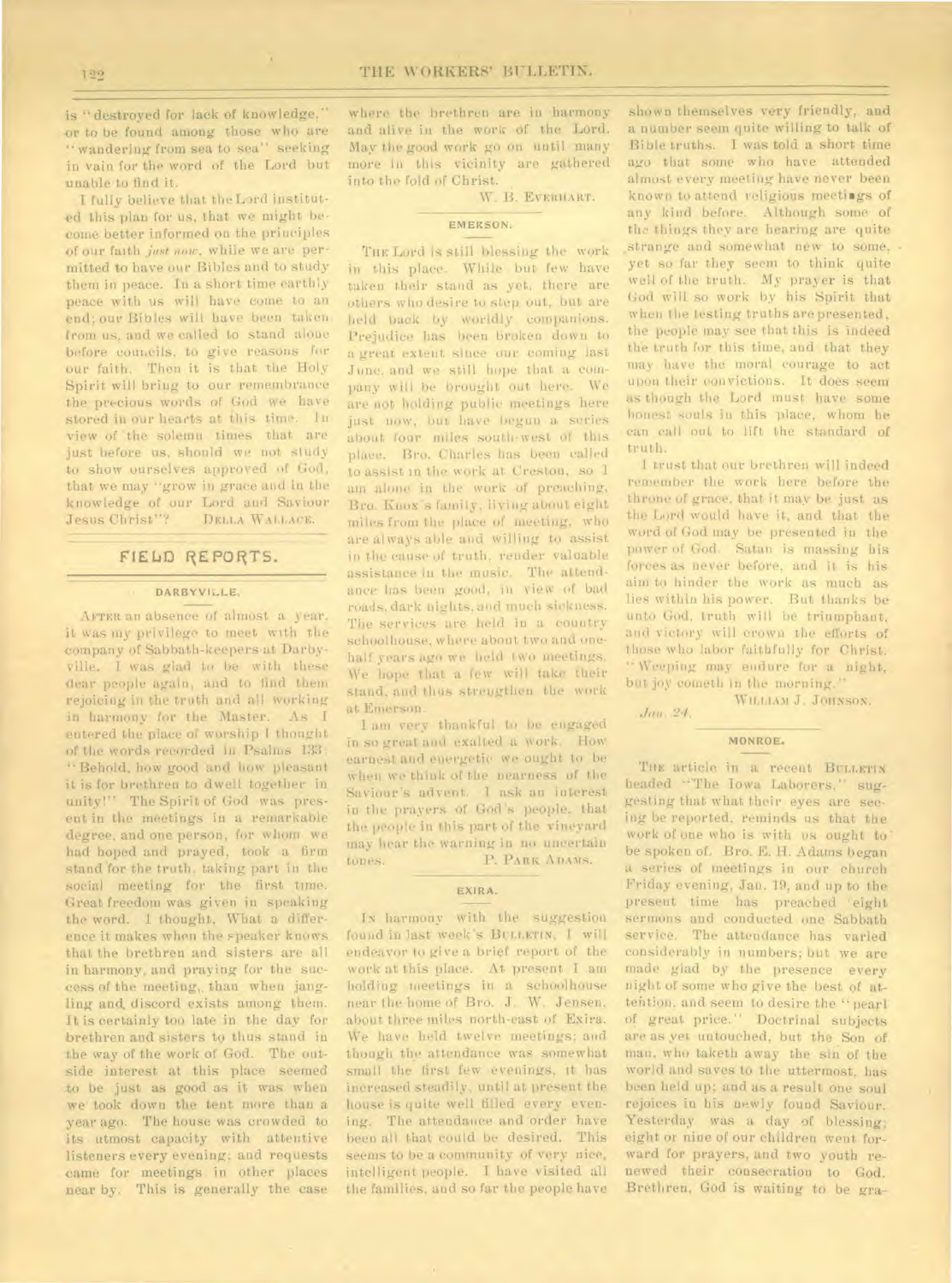cious to his people; and we rejoice that some of that grace is being bestowed upon us here at Monroe.

WM. PERRIN, *Elder.* 

# MEETINGS HELD DURING THE WEEK OF PRAYER.

TRAER. —We had very profitable meetings here during the week of prayer. Bro. D. Alway, father of W. A. Alway, of Utah, was with us. We had the Readings every evening and on the two Sabbaths, and a cottage meeting every afternoon. The Readings were so helpful, containing warnings and exhortations. All were greatly cheered and encouraged, and we trust that we shall go forward with redoubled diligence. We fully believe that the Lord sent.Bro. Alway to us. We felt that we needed help, and knew not where to find it only in our Heavenly Father. We asked, and he has answered. Praise his holy name.

# A. V. ALwAY.

WAVERLY.—I have been interested in reading the good reports of the week of prayer, and perhaps some would like to know what the Lord is doing for us here. Meetings were held once each day in the city, and also three days in the country, with a good attendance. On Sabbath the wife of a merchant tailor was present, and was very much interested in the reading. The good Lord was present by his Spirit, and we all received rich blessings. Our people seem more united than ever before, and we trust much good has been done. We ask the prayers of all the Good Shepherd's little flock, that we may learn to do his will, and come off conquerors through Jesus Christ our Lord.

# W. H. SPRAGG.

GRANT CITY. —We have enjoyed much of the Spirit of God during the week of prayer and in our meetings since then. Eld. Starr has been with us, and it seemed that he brought a flood of light with him, for which we praise the Lord. One started in the service of the Lord, and others were reclaimed. On account of ill health, Bro, Starr went to the Sanitarium to take treatment, but we hope he can return soon. A Baptist minister made the remark that he thought Bro. Starr's meetings the best he had ever attended. May God bless the seeds that have been sown. EMMA BROWN.

as the fact itself."

### THE BOOK WORK.

# NOW.

TIME *was*, is past; thou eanst not it recall. Time *is.* thou bast ; employ the portion small' Time *future, is* not, and may never be. Time present is the only time for thee. *—Selected.* 

#### THE BEST PREPARATION.

THE difficulty most to be dreaded is that the canvasser who meets with these inquiring souls has not himself been converted, has not himself experienced the love of Jesus which passeth all knowledge. If he has not himself experienced the love of Christ, how can he tell souls the precious old, old story? The people are in need of having presented before them the very essence of true faith, of having brought to their minds the very way to accept Christ, and to confide in him as their personal Saviour. They need to know how they may follow his steps whithersoever he goeth. Let the feet of the worker follow step by step the footprints of Jesus, and mark out no other way in which to proceed onward and heavenward. . . .

Let canvassers be faithful students, learning how to be most successful; and while they are thus employed let them keep their eyes and ears and understanding open to receive wisdom from the Lord, that they may know how to help those who are perishing for lack of the knowledge of Christ. Let every worker concentrate his energies, and use his powers for the highest of all service,—to recover men from the snare of Satan and to bind them to the Father, making the chain of dependence through Jesus Christ, fast to the throne encircled with the rainbow of promise. *—Mrs. E. G. White.* 

### STILL THERE IS OPPORTUNITY.

DONATIONS to the canvassers' school will be very acceptable. Very little in the way of eatables has yet come in, Cash or provision for the school should be addressed to W. L. Manfull, 1834 W. 11th St:, Des Moines, Iowa. Be sure to send him a bill of lading. Those who assist in this way will be helping to advance a cause of which the Spirit of God has spoken as second in importance to no other.

"THERE is nothing noble in being superior to some other man. The true "Gop's word for a thing is as good nobility is in being superior<sub>atio</sub> your previous self."

# THE SABBATH-SCHOOL.

CONDUCTED BY MRS. JESSIE L. ADAMS.

### ONE SABBATH-SCHOOL SECRETARY'S EXPERIENCE.

### *Extracts from a Letter.*

ANOTHER three months has passed. I did not write to you when I sent my last report, so will write a little this time. When I was first put in as secretary of our school, I thought I could not get interested in that line of work; for I had been teaching a class of girls for three months and was so interested in them that I thought it was a great mistake to give me the secretary's place. But I think it was all right. for every week I am more interested in my work; and instead of thinking it makes no difference what kind of a report I have to read, I try to see what an interesting report I can have, always with a corner in it for the children. I believe they are as ready to listen to the report as the older ones.

The January *Sabbath School Worker*  has an article which reads like this: "No officer of the Sabbath-school has it within his or her power to be of more service in building up the interests of the Sabbath-school in all its parts than has the secretary." Of course we have our "ups and downs." Quite a number of our members have been kept away from the school of late because of accidents and sickness. Last quarter there were eight who were not absent during the quarter, and this quarter there were eleven who were not absent during the same length of time. We have many interesting items for a quarterly report. The superintendent and I will work. together for the interests of the school. The work all belongs to the Lord, and we see by our good week-of-prayer Readings that we should push forward instead of going backward. Any suggestions will be gladly received. Yours in the work,

MRS. ANGUS MCDONALD, Winterset, *Iowa*.

EMELINE SMITH, Of LIBERTYVILLE, writes: " The interest in our school is .very good. During the year we have had two hundred and thirty-two visitors. Pray for us that we may do better work for the Master this quarter than ever before."

THE cross is that which crosses the natural affections and the will. *—Mrs. E. G. White.*